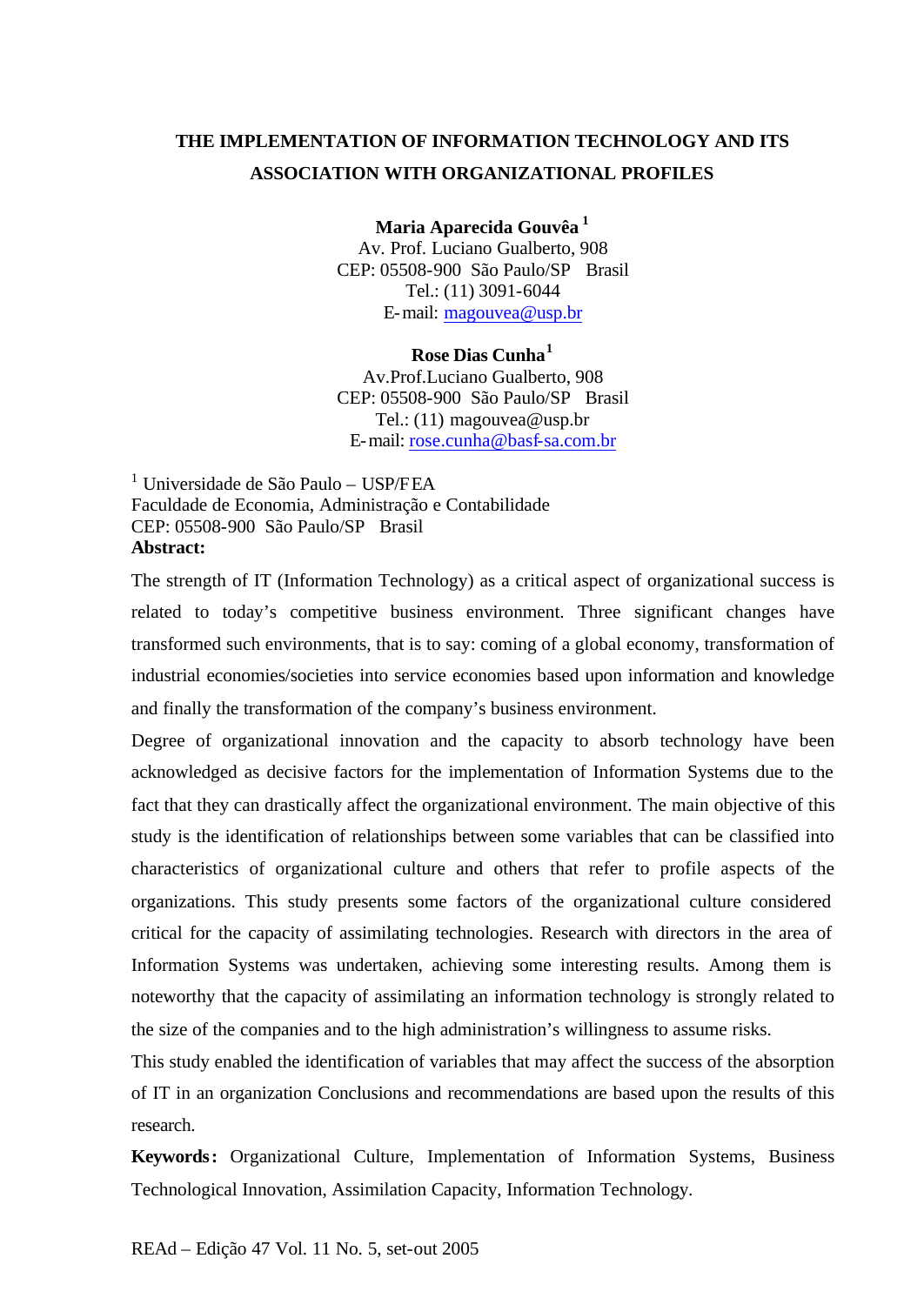# **THE IMPLEMENTATION OF INFORMATION TECHNOLOGY AND ITS ASSOCIATION WITH ORGANIZATIONAL PROFILES**

# **1. INTRODUCTION**

The strength of IT (Information Technology) as a critical aspect of organizational success is related to today's competitive business environment. Three significant changes have transformed such environments, that is to say:

- Coming of a global economy
- Transformation of industrial economies/societies into service economies based upon information and knowledge.
- Transformation of the company's business environment.

Under a managerial and business perspective, an Information Technology is the organizational and managerial solution for challenges and problems that arise in a business environment.

The present study intends, by means of a field survey performed with directors in the area of Information Systems, to explore the relationship among some variables related to capacity of absorption of IT in each type of organizational culture studied and provide the results that corroborate the statement of the importance of a company's cultural aspects for the assimilation of a new Information Technology.

# **2. INFORMATION TECHNOLOGY:CONCEPTS AND BRIEF HISTORY**

The eighties witnessed a revolution in the processing of databases, automation of activities, telecommunications and other uses of Information Technology.

During the nineties, organizations began to use Information Technology where its applications could not have been envisaged, not even thought off in the previous years. The use of bar codes became a routine in many stores, as well as management systems for stock and inventories. Banks increased the use of automatic teller machines for their clients and today, among the companies, the use of communication resources such as voice mail is a quite common matter.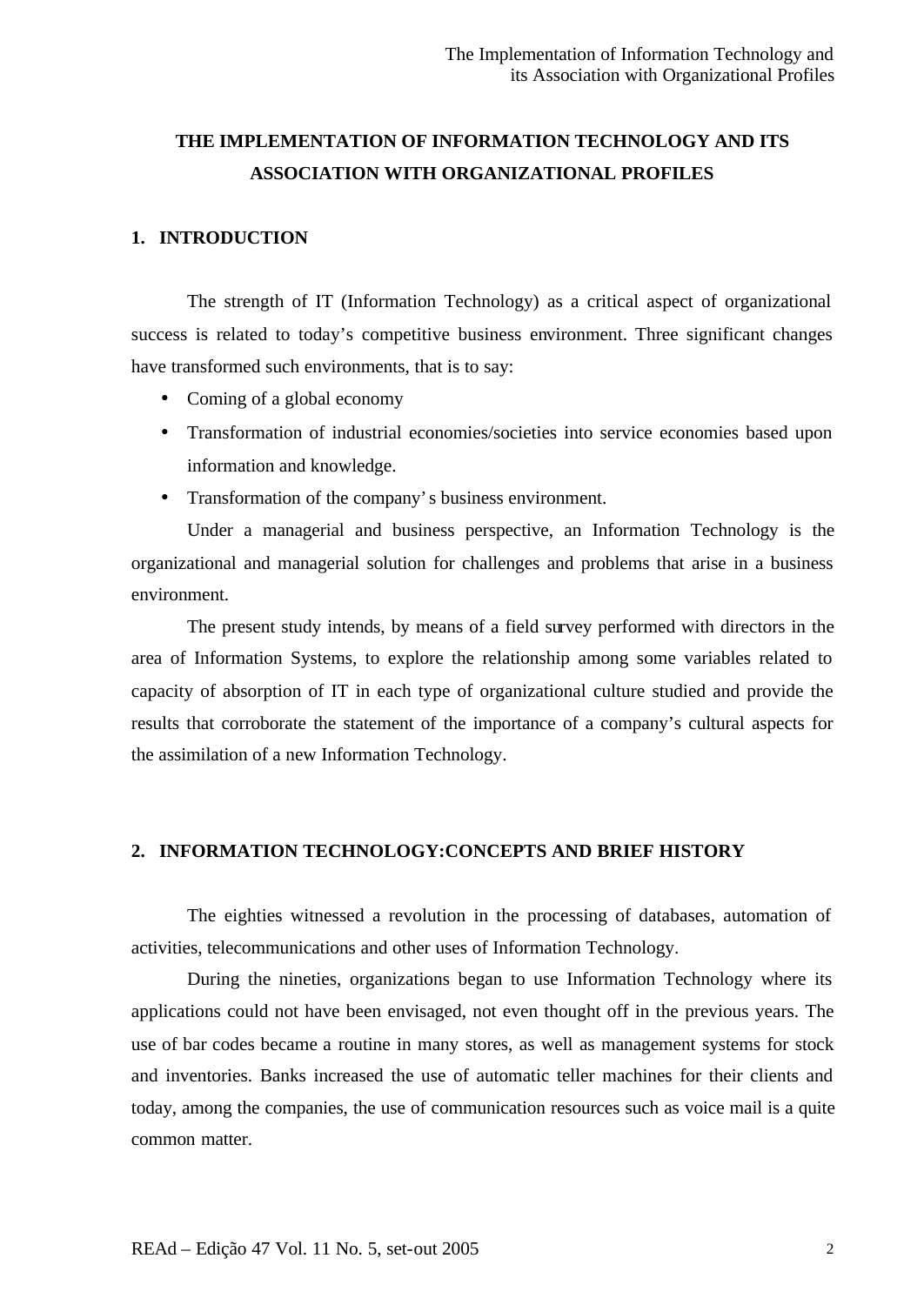There is a consensus that information technologies will take over an even more leading role in the companies, similar to what is taking place with the traditional resources: human, capital or energy ones (Verde, 1981: 41).

Nowadays, dozens of information technologies offer capabilities for decision taking. The large number available, makes it sometimes difficult to discern the differences among the IT systems, as well as the decision taking processes. Often, IT systems are specialized in supporting certain types of decision taking.

Information Technology consists in the technology that encompasses the use of new facilities and resources for collection, storing, processing, retrieval and dissemination of information based upon the technological developments in computing and in communications.

Information Technology may also be defined as the complex of computer programs, hardware, personnel, procedures, documentation, inputs and results used in the business universe.

## **3. IMPACTS ON ABSORPTION OF IT SYSTEMS AT EACH LEVEL**

The concept of value made popular by Porter (1985) is useful to insert the contribution of IT in the context of an organization, specially taking into account its interaction with the different activities required within the company.

The concept of the value chain distinguishes two types of activities that are essential for all organizations: primary, related to the creation processes and, of support, for the coordination and information of the organizational processes (Andreu, Ricart and Valor, 1992).

The support activities are called organizational infrastructure. According to Andreu, Ricart and Valor (1992), an Information System (IS) consists in the integrating element of support activities. For the performance of primary activities in the value chain, the support based upon IS is required. Information Systems are intended to interact with all the other activities, be they primary or of support.

The development plan of IT/IS aligned to the business strategies of the organization is connected to certain characteristics, which somehow lead to the definition of the appropriated IS tool to be utilized.

Such characteristics are defined as follows: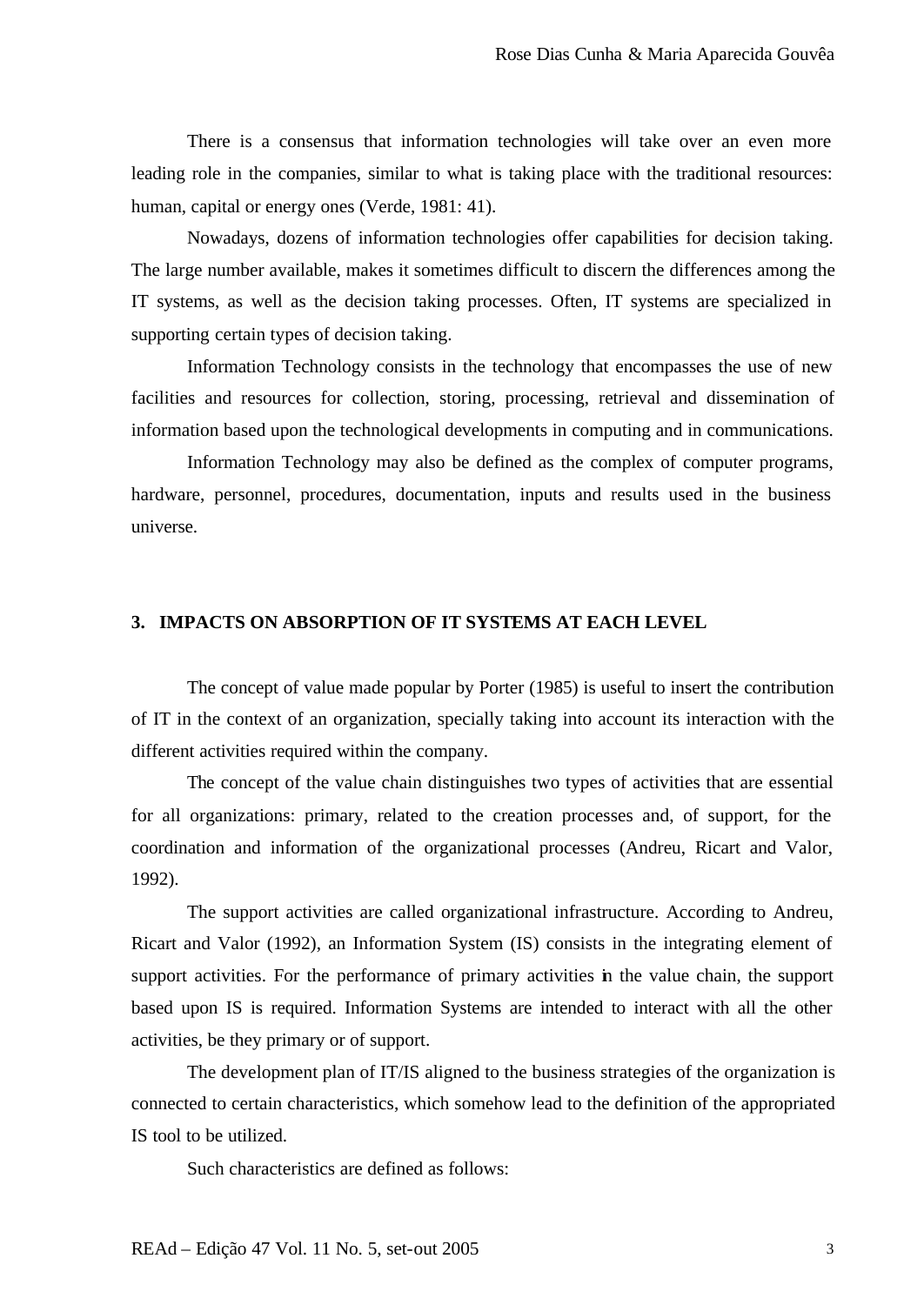- The IS/IT planning process may benefit from external help for methodological reasons or from the use of experience of others;
- All the key areas must take upon themselves an active responsibility in the process;
- An important consideration is the cost/benefit analysis to be made at different stages: costs are estimated by the IS department and benefits are estimated by the area that sets forth the business strategies;
- During the IT definition process, to establish close and clear communication between the technical and managerial personnel is of major importance.

Development of an IS requires the integration of the organizational structure's managerial systems, in order to support the operational and strategic levels.

It can happen that even in organizations at the stage of strategy definition, although the Information Systems are integrated with other systems, the learning stage of a specific IT does not easily achieve maturity.

The major challenge for organizations is to reach a strategic definition that keeps up an innovative spirit allowing its members to progress in search of maturity and absorption of Information Technology.

The impact of an information system within an organization will be a function of the system's characteristics and of the organization itself.

Organizational systems may represent a hierarchy level within the organization. There are five types of organizational systems, which are presented in Table 1.

| <b>Types of Systems</b> | <b>Functions</b>                 | <b>Key Characteristics</b>  |
|-------------------------|----------------------------------|-----------------------------|
| Operational             | Structure the work               | Rationalization of the work |
| Supervision and control | Assess performance and           | Standardization             |
|                         | motivation of personnel          | Measurements                |
|                         |                                  | Evaluation                  |
|                         |                                  | Feedback                    |
|                         |                                  | Recognition                 |
| Planning and Decision   | Give support to the intellectual | Models                      |
|                         | process                          | Analysis of Data            |
| Communication           | Improve human communication      | Communication procedures    |
|                         |                                  | Assessment of communication |
| Inter-organizational    | Facilitate inter-organizational  | Structure or mediate inter- |
|                         | transactions                     | organizational transactions |

Table 1: Types of organizational systems

With systems that are mature and well established, the positive or negative impacts are connected to the effect on the people's work and social life.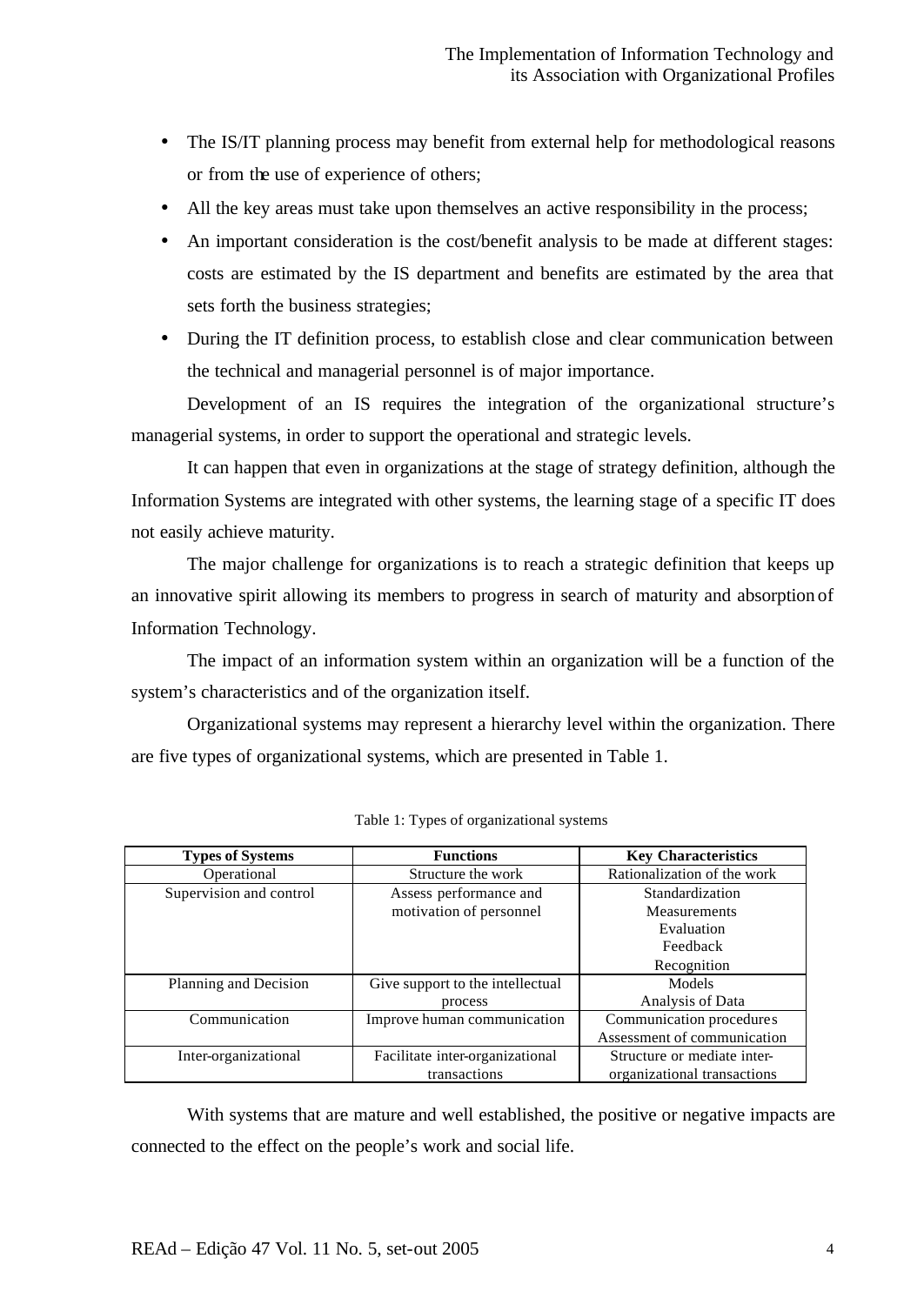# 3.1. Impacts of the Operational Systems

The evolution of operational systems may entail great advantages, not only for the companies but for the employees as well, since the Information Technology would permit that people work away from the central office. The employees could easily perform their input or data collection tasks from the central station, being anywhere else.

# 3.2. Impacts of the Supervision and Control Systems

Many sections inside an organization view Supervision and Control Systems as a threat.

Indeed, the Systems have had a very strong impact, leading to the company's redesign due to a significant decrease of this medium level management. Supervision and Control essentially rely upon human judgement. As human judgement is unreliable, the Systems arise as an objective way of setting rules and criteria for the analysis and performance indexes that are useful for decisions.

## 3.3. Impacts of the Planning and Control Systems

Planning and control systems have impacts on the content, satisfaction and work opportunities. The theme of decision taking within the organizational merits is to answer the question: do decisions based on computing systems contribute to an efficient organizational model?

# 3.4. Impacts of the Communication Systems

Many of the impacts of communication systems are due to the geographical extension of business and to the need of establishing an efficient communication network among the employees of the different regions. In addition to the advantages with regard to the speeding up of the company's internal procedures, with the efficiency of communication among the members of the organization, a very actual and important impact is the development of new business partnerships.

# 3.5. Impacts of the Inter-organizational Systems

Inter-organizational systems are intended to connect business partners frequently by means of a middle-party. Example: systems of electronic transfer of funds between banks.

For Davenport (1993), a radical or incremental change are terms that suggest means to achieve the improvements needed in view of the competitiveness of the current market.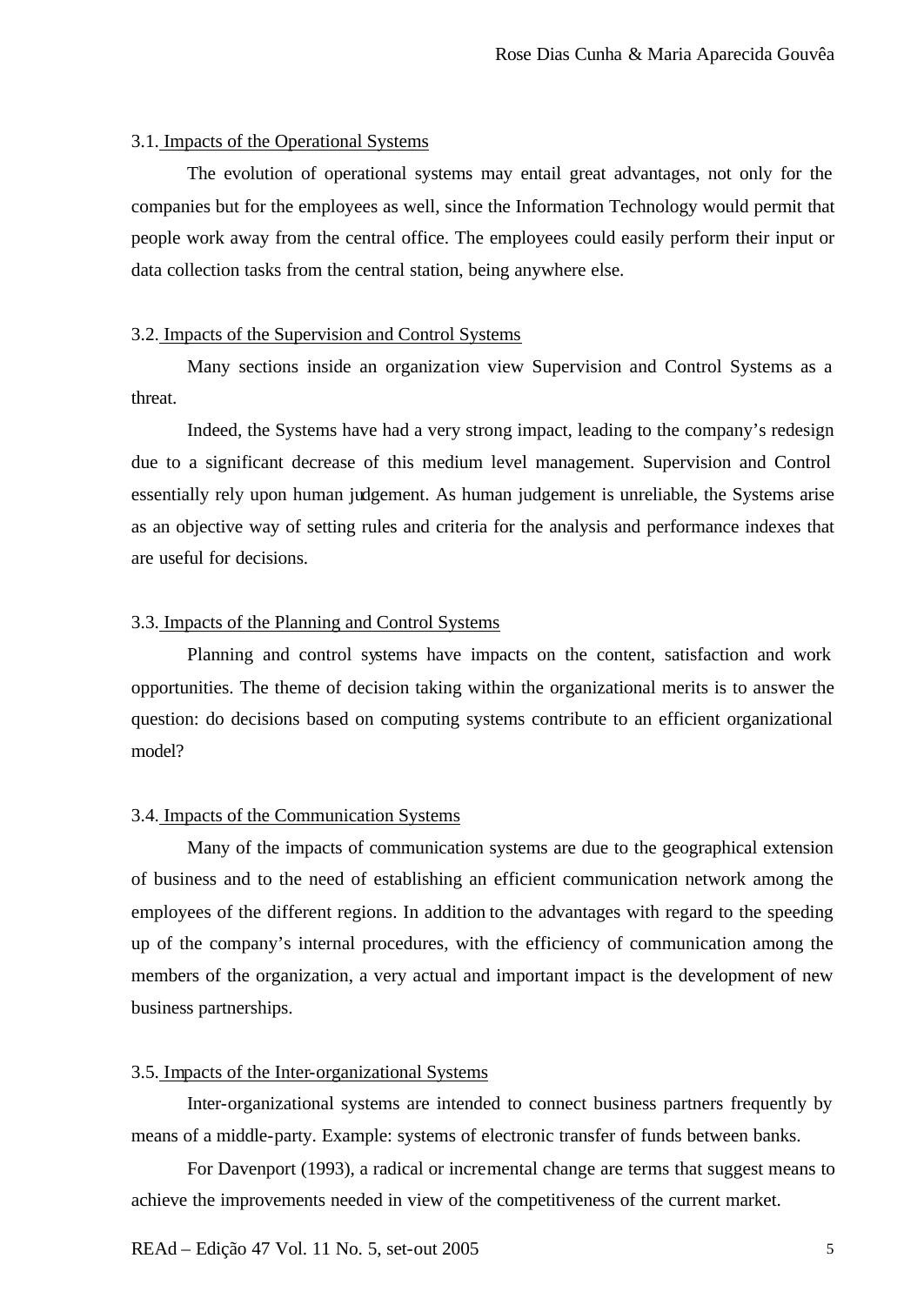The identification of needs in the context of alternatives in future scenarios may lead to the decision of a radical change. The incremental change, in turn, may be appropriate for decisions that require quick short-term changes or in situations when the radical change is unnecessary.

# **4. PROCEDURES FOR THE IMPLEMENTATION OF AN IT**

# 4.1. Choice of an Implementation Strategy

Conversely to what takes place with specialist systems, those based upon Taylor's principles, the current IT systems seek to understand the needs of the users of each area and the extension of their activities.

Technological innovation is a process of manifold stages that comprise the identification of an opportunity, generation of systems that will support the exploration of such an opportunity, development and tests of prototypes and finally use of technology in the entire chain of the organization's procedures.

The new model introduces a differentiated structure in the organizations, known as a matrix structure which consists in designing a flexible and multifunctional structure that favors the development of projects which integrate the diverse functional areas, as well as the diverse regions that form the organization.

# 4.2. Organizational and Implementation Variables

The success of implementing an IT in any business organization rests upon the relationships among four variables: tasks (what is done); the technology (how it will be done); persons (utilize technology to perform the tasks) and structure (support for the persons to carry out tasks). The mutual dependence of these four elements may be illustrated in Figure 1: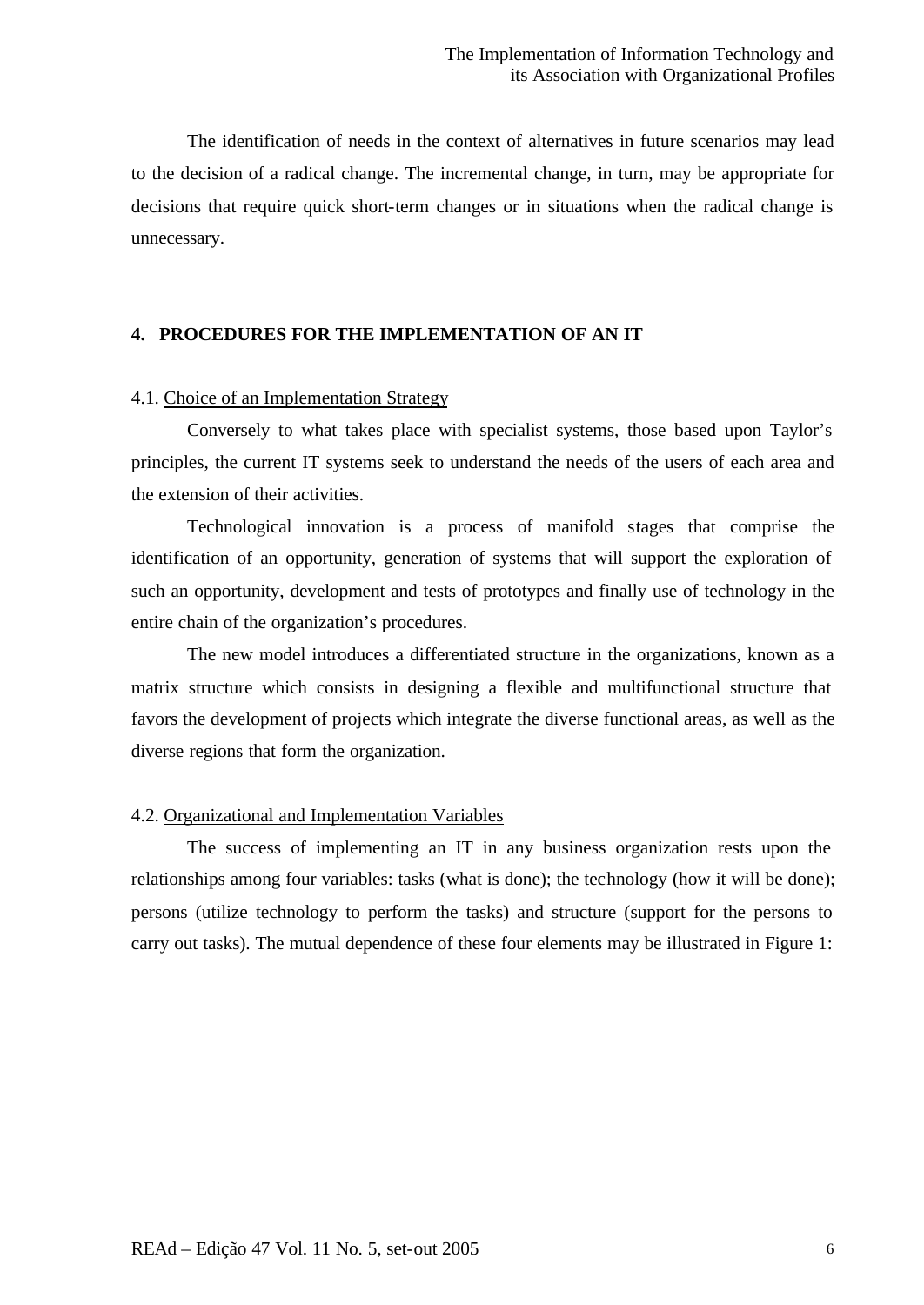

Figure 1: Important variables for the success of TI implementation

The inner cycle of the figure represents one type of organization that may be characterized as bureaucratic in which prevails a large amount of routine work within another rigid structure. Such is the case of organizations like the government, that can be defined as "procedure cultures". In this type of culture, usually the low risk existing and the routine work result in a relative de-motivation of the personnel. This is the so-called "Taylor Cycle".

Another organizational variable is the organic type of structure. The organization is viewed as more flexible, more agile to react to the circumstances.

# **5. ORGANIZATIONAL CULTURE**

The organization theory suggests that to be very successful, an innovation must be compatible with the organization and its values.

According to Quinn (1998), the typology of organizational values is based upon two dimensions of implicit beliefs: (1) spontaneity and flexibility (regarding the decentralization and differentiation) versus foresight and order (with regard to centralization and integration) and (2) external (regarding competitiveness and global system) versus internal (regarding maintenance of the social technical system). This results in four cultures: developmental (flexible and external), rational (flexible and internal), hierarchical (predictable and internal) and group (predictable and external)

Specialists in Information Systems suggest that most information technologies are more effective when implemented in organizations with congruent cultures, because of the resistance of the organization's members.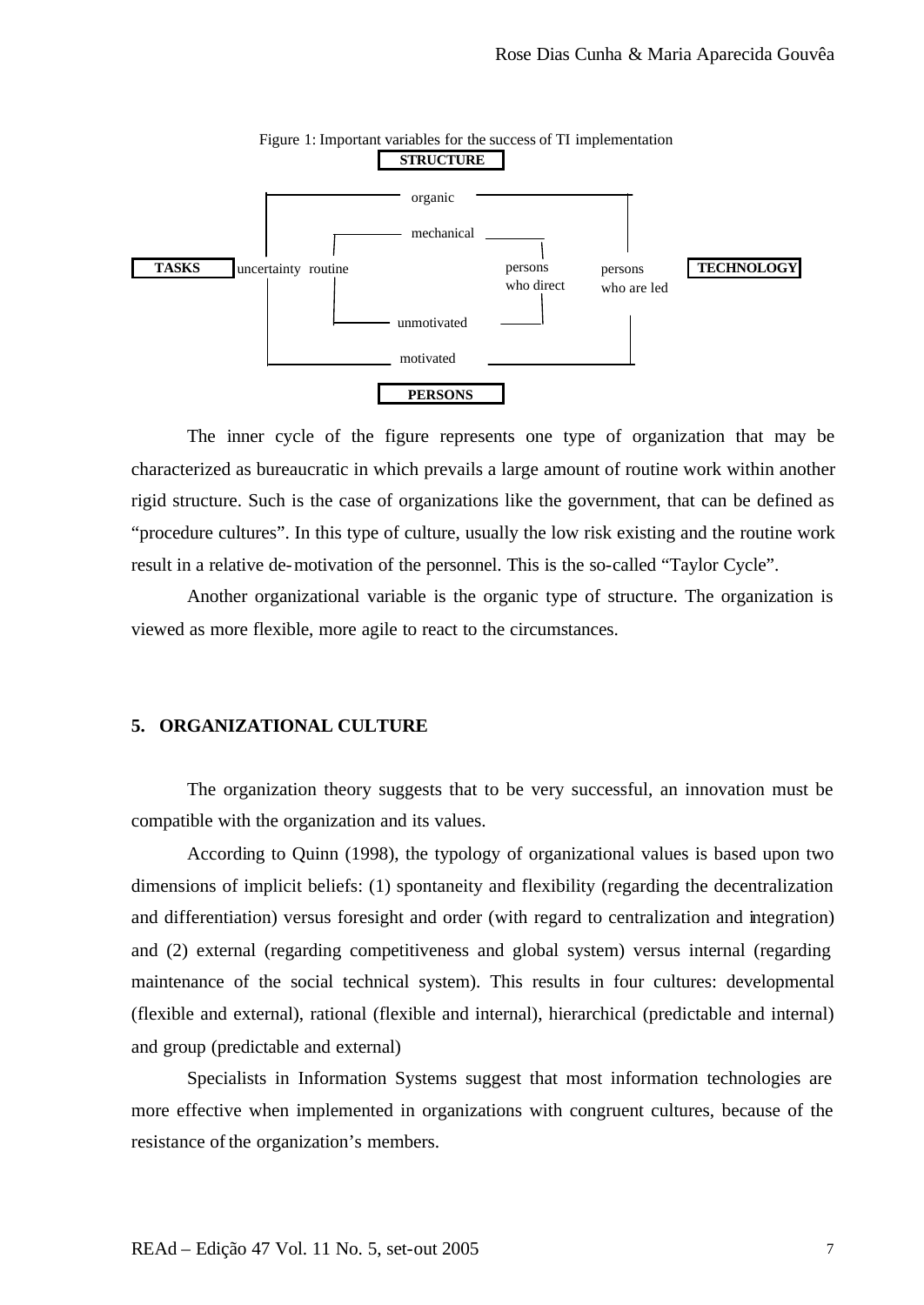# **6. ABSORPTIVE CAPACITY**

The capacity of absorption relies on a previous knowledge and the knowledge within the organization permits the storage and the retention of value of the innovation in Information Technology (Cohen and Levinthal, 1990). Managers at all levels must address the balance of innovation and formalization because technology implementation is continuous at all organizational levels. To develop the absorptive capacity, managers with capabilities to develop ideas, not usual to the culture and to bring them into the company are more successful (Berthoin, Dierkes and Hahner, 1997).

There is no standard for the measurement of absorptive capacity. The preceding knowledge suggests that it is cumulative (Levinthal, 1994). The capacity of a company to assimilate rests upon the acquisition or absorption of information, as well as on the capacity to explore it (Cohen and Levinthal, 1990). This depends as much on the company's interface with the environment, as on the transfer of knowledge by the sub-units (Cohen and Levinthal, 1990). It is clear that the assimilation capacity includes two major components: knowledge within the organization and use of the communication channels in tune with external and internal information sources.

### 6.1. Organizational Knowledge

At least two types of knowledge are needed in IT innovations: (1) administration of knowledge or knowledge related to the context, such as time to investigate new information and technologies and (2) technical or scientific knowledge, such as knowledge in IT development and installations (Choudhury and Sampler, 1997). Knowledge related to the exploration may more commonly take place at the managerial level, just like the detailed technical knowledge is more frequent at specific levels of technical knowledge (Chodhury and Sampler, 1997).

#### 6.1.1. Managerial Knowledge

The balance between acquisition or development and stabilization or formalization of new technologies is determined by the high administration (Minner, 1994).

To experiment with new ITs, organizations must develop information and process mechanisms able to detect business, events, markets and technological developments relevant for their survival (Daft and Weick, 1984).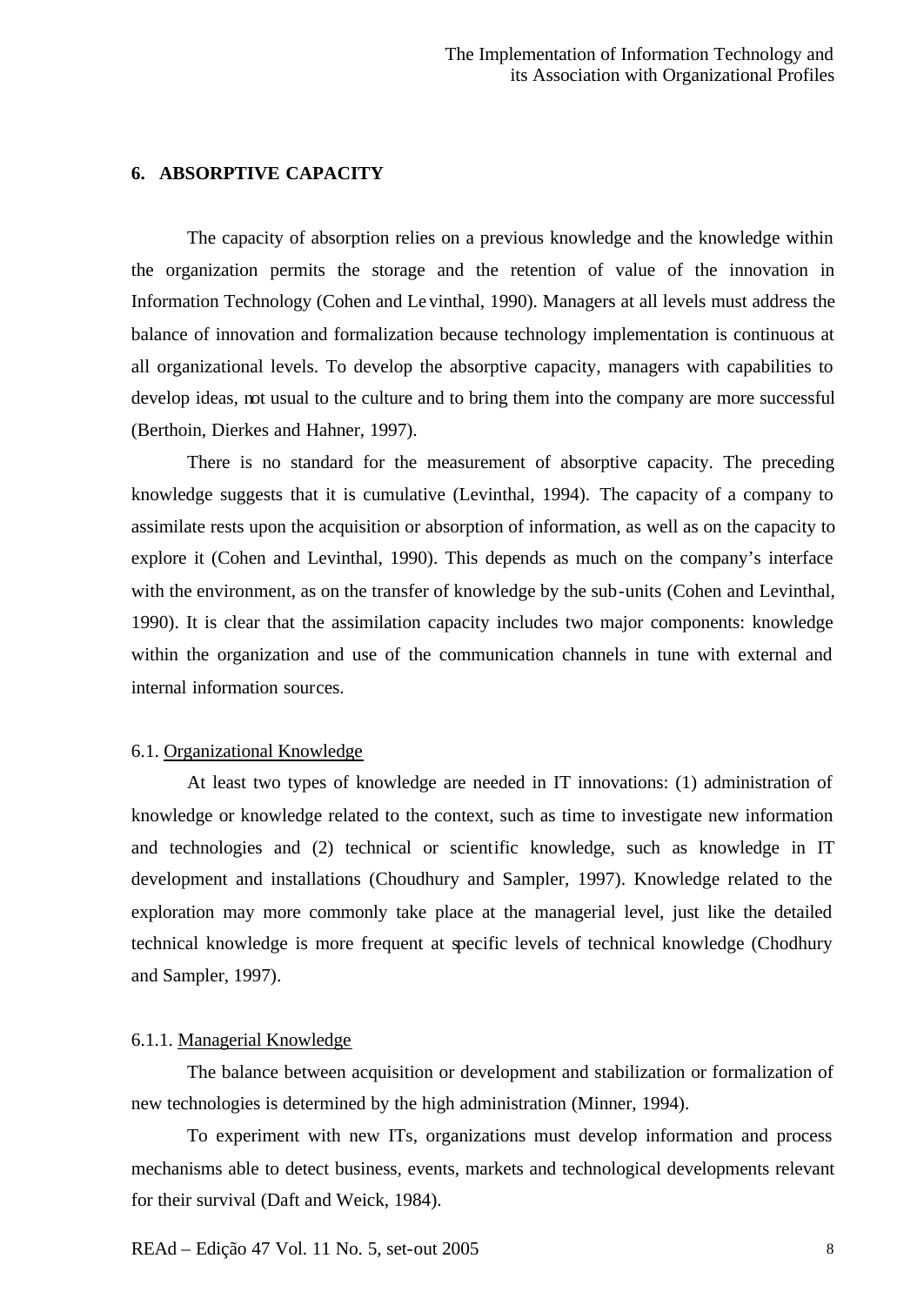The values apportioned by the organization influence the attitude regarding learning and change. For instance, hierarchic cultures and their interests in control and bureaucracy may be hindrances for the potential learning that is needed to implement inter-organizational systems (MacDonald, 1995; Osborn and Hagedoorn, 1997). Group cultures may support learning through teams of processes. Rational cultures should encourage learning due to its emphasis in establishing direction and productivity. Therefore, a positive relation is expected between the group, developmental and rational cultures and managerial knowledge, while a negative relation between the hierarchic cultures and managerial knowledge is found.

#### 6.1.2. Internal Technical Knowledge

The assimilation capacity may exist not only at managerial levels but also at implementation levels: those of the technical specialists. Usually, internal mechanisms, such as personal development, are used to build up the assimilation capacity, but some organizations may simply try to "buy" the assimilation capacity be means of hiring consultants (Cohen and Levinthal, 1990). The critical knowledge needed to integrate new technical knowledge might be acquired only through long term experiments and with personal development (Cohen and Levinthal, 1990).

However, an organization may have technical knowledge without having assimilation capacity. Management may gain technical knowledge by hiring the best technical professional, but without adding absorptive capacity. Management must hold and integrate these persons within the organization. The best investment in assimilation capacity is to send such professionals for an advanced technical training.

Organizational culture influences the attitudes regarding the acquisition of knowledge in cross-functional learning (Guha, Grovber, Ketting et al., 1997): learning from others was the key model noticed in the companies that had successfully implemented changes in the business process.

# 6.2. Communication Channels

Absorptive capacity is the knowledge of recent technological developments in a given field enabling assimilation by the organization (Cohen and Levinthal, 1990). Different sources of information and communication channels may provide an important scanning of the environment to detect new developments and opportunities.

# 6.2.1. External Information Sources and Communication Channels

REAd – Edição 47 Vol. 11 No. 5, set-out 2005 9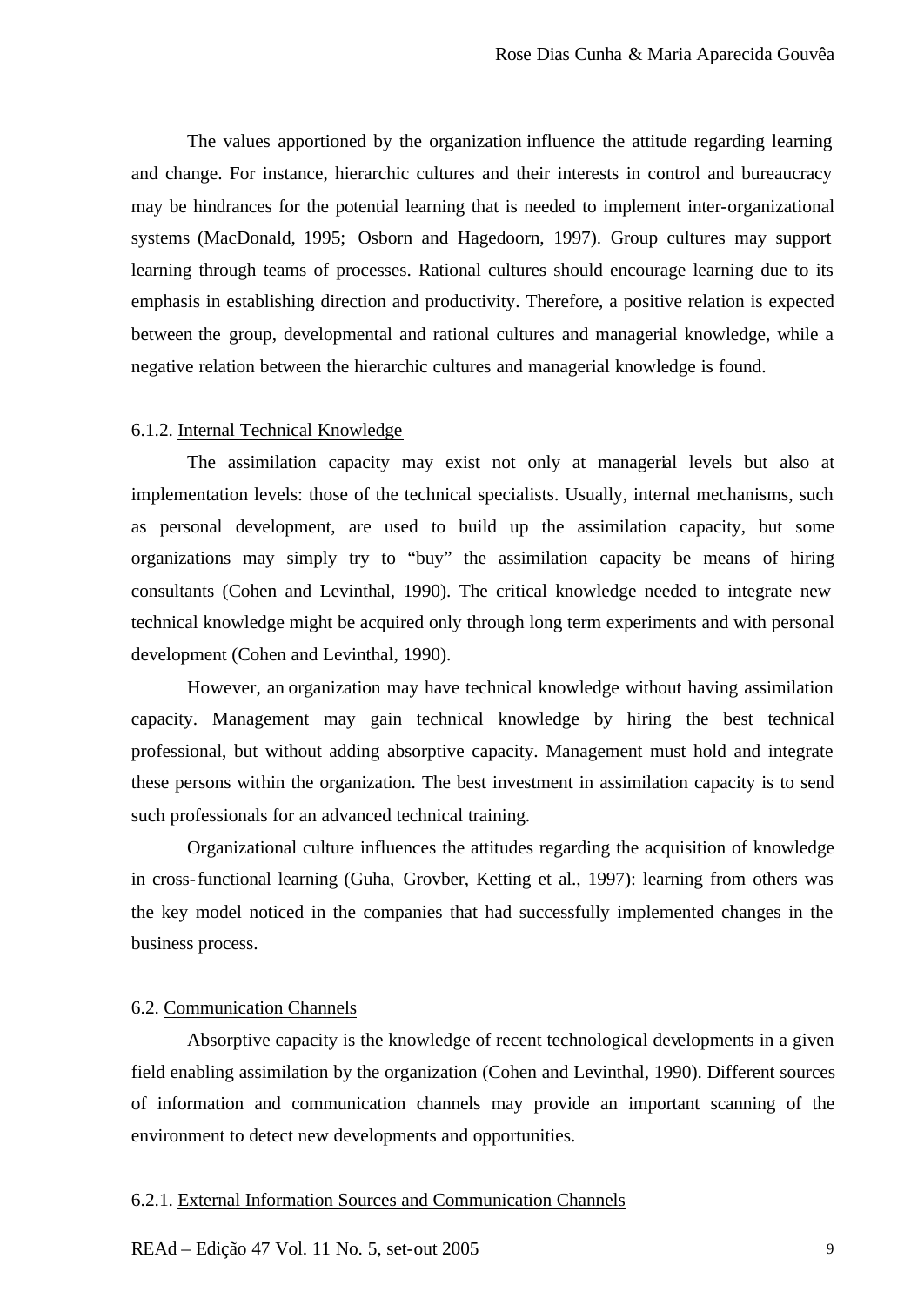Frequently issues of organizational learning are related to internal aspects of the organizations, while external information is also needed for innovation (MacDonald, 1995).

Companies try to acquire technological knowledge from information sources and external communication channels – ex. meetings among professionals, workshops (Zmud, 1983). The existence of a formal technical group increases the transfer of technical knowledge from outside to inside the organization (Zmud, 1983). The best internal knowledge is to make proper use of the information sources (Chakrabarti, Feinerman, Fuentevilla, 1983).

An organic or developmental culture would be the best type to enable the organization to establish the necessary links with the environment (Cohen and Levinthal, 1990). Recent studies suggest that when there are more functions delineated in teams of product development, the greater will be the variety of the information sources used. The result is a greater variety and level of external communication and a better performance.

Innovation studies suggest that project teams assess more often the internal and external information sources, which is very important for the successful implementation of an IT innovation (Nilakanta and Scamell, 1990).

Individuals, organizations or agencies that share a common culture and are the potential adopters of innovations compose the social system in which the communication channel must operate (Mahajan and Peterson, 1985).

Recent studies also disclosed that the culture shapes the company's perceptions. Where an event in an environment is consistent with the organization's values, the reply will be faster, than if the event collides with the existing cultural values (Berthoin, Dierkes, Hahner, 1997).

## 6.2.2. Internal Communication Channels

An internal communication channel is defined as the means by which information moves from one point to the other within the organization. The internal communication channels may supply the integration of the organization's members with the external information about an innovation and lead them to influence the introduction of innovations (Zmud, 1983).

#### 6.2.3. Support Channels for Downward Communication: Meetings and Traditional Reports

Meetings and records allow for a convergence and understanding among managers and employees on the nature of the organization's business activities and the importance of a given technology in the support of these activities. A culture that shares a greater degree of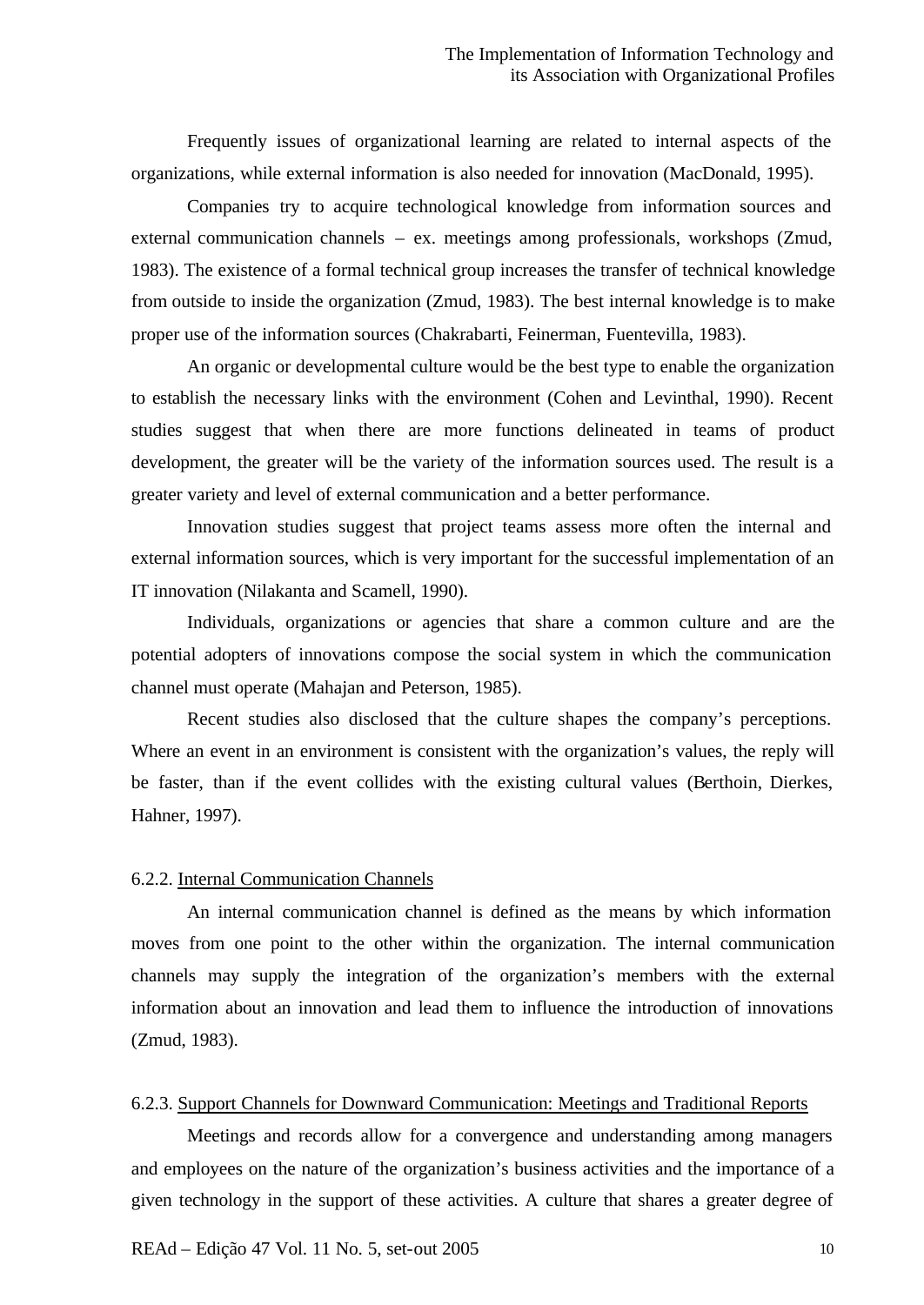information (teams), development of new accesses (developmental culture) and greater productivity (rational culture) should be the one that tends to use meetings and records for the implementation of new ITs.

## 6.2.4. Support Channels for the Transfer of Knowledge: Cross-Functional Structures

The organizational absorptive capacity also rests upon lateral communications, such as transfer of knowledge by the sub-units (Cohen and Levinthal, 1990). Every IT innovation is connected to the social networks and to technical knowledge (King, Gurbaxani, Kraemer et al., 1994). Cross-functional experience is required to favor understanding of the organization, while the absence of communication among departments increases the risk of the group's failure.

When many projects are under consideration, involving hundreds of people, an organic network of self managed teams to facilitate the success of the transfer of knowledge is required (Ayas, 1996).

# **7. METHODOLOGY**

A descriptive quantitative survey with managers of the information area in companies of local, national and global (multinational) operation in São Paulo city was carried out in this study.

A probabilistic sampling, with the random selection of companies from a list was used.

For data collection the National Association of Administrators of Departments of the Information Systems list was used. Personal interviews with IS managers were carried out, and a sample of 100 cases was obtained.

The questionnaire of this survey presented the following concepts:

- Organizational Culture: the culture was assessed through three questions that encompass structures such as "My organization emphasizes the growth through the development of new ideas"; "My organization is a very dynamic and professional place (Culture of Development) and "My organization is a very formal and structured place", "Formal and political ideas unite my organization"(Hierarchical Culture).
- Absorptive Capacity: assessed through organizational knowledge and communication channels.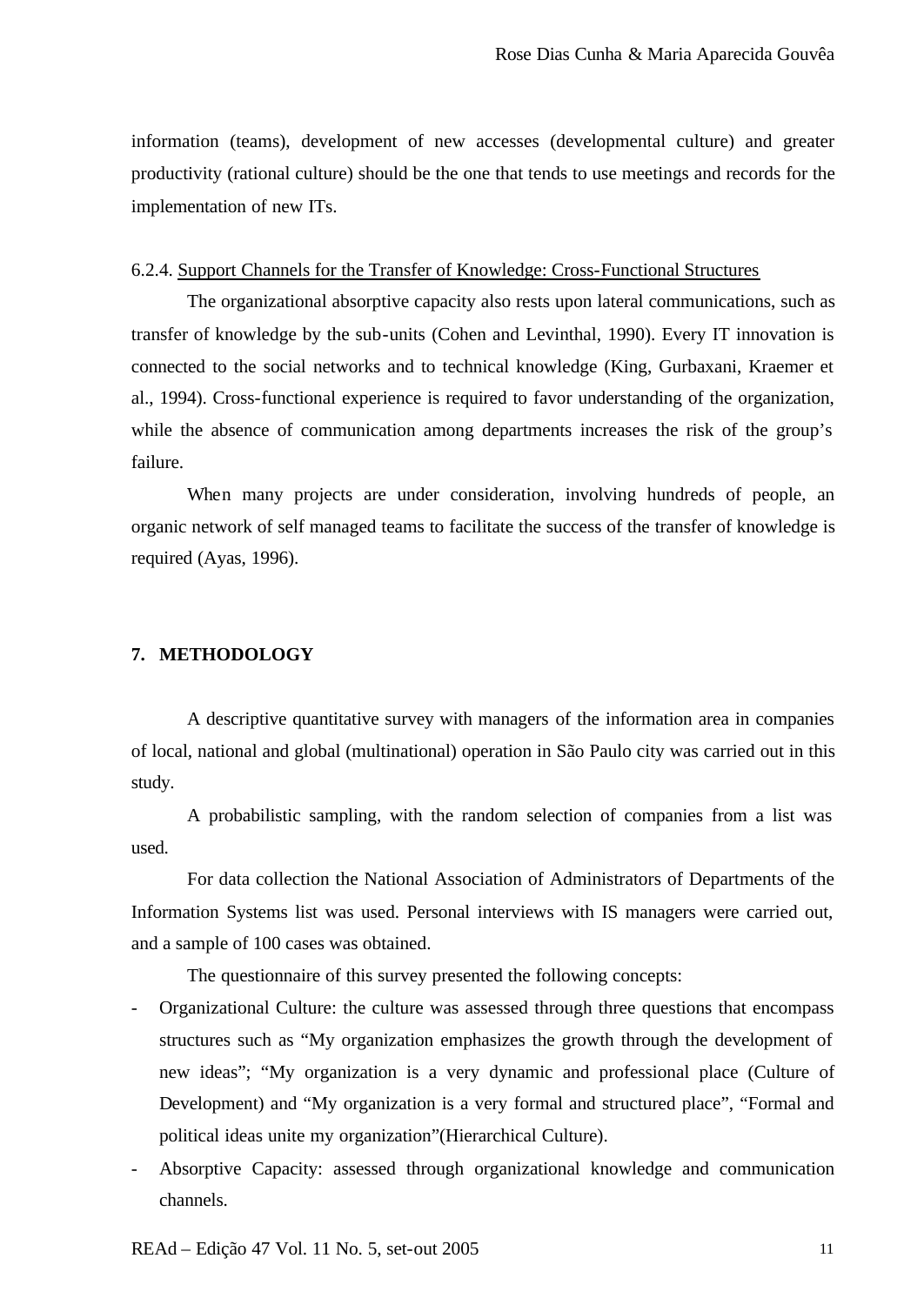# - Organizational Knowledge

# 1. Managerial Knowledge

Issues on managerial knowledge seek to analyze the importance that organizations attribute to development and processing of information. The questions chosen analyzed the diffused level of assurance that IT will be predominant in the future, assurance that IT is stable and that no future progress is expected, level of awareness of pressure by the loss of competitive position/leadership due to the absence of IT in the future and role of IT in the organization.

# 2. Internal technical knowledge

Internal technical knowledge was assessed by questions that aimed to measure the degree of concern in recruiting and developing the best technical personnel as well as to stimulate the knowledge accrued with the cross-functional learning.

## - Communication Channels

1. Information Sources

Sources of information were presented as six condensed items of the study of information sources and communication channels by Nilakanta and Scamell (1990).

A frequency of use scale of seven points of the items was submitted (1) Books: references, textbooks, manuals and professional books; (2) Periodicals (ex. Infosystems, Computerworld); (3) Newspapers and professional reports (ex. Journal of Management Systems), participation in congresses; (4) Internal Personnel: groups and internal experts; (5) External Personnel: consultants and external professional organizations and (6) Internal technical memorandum.

2. Traditional Meetings and Reports

Three questions were included: (1) confidence and/or level of use of non scheduled meetings and special studies; (2) regularly scheduled meetings and (3) frequent use of quantitative reports upon adopting or implementing a new IT.

## **8. PRINCIPAL RESULTS**

Based upon the survey's results, efforts were made to identify among the variable of the absorptive capacity, those that are more correlated with aspects of the organizational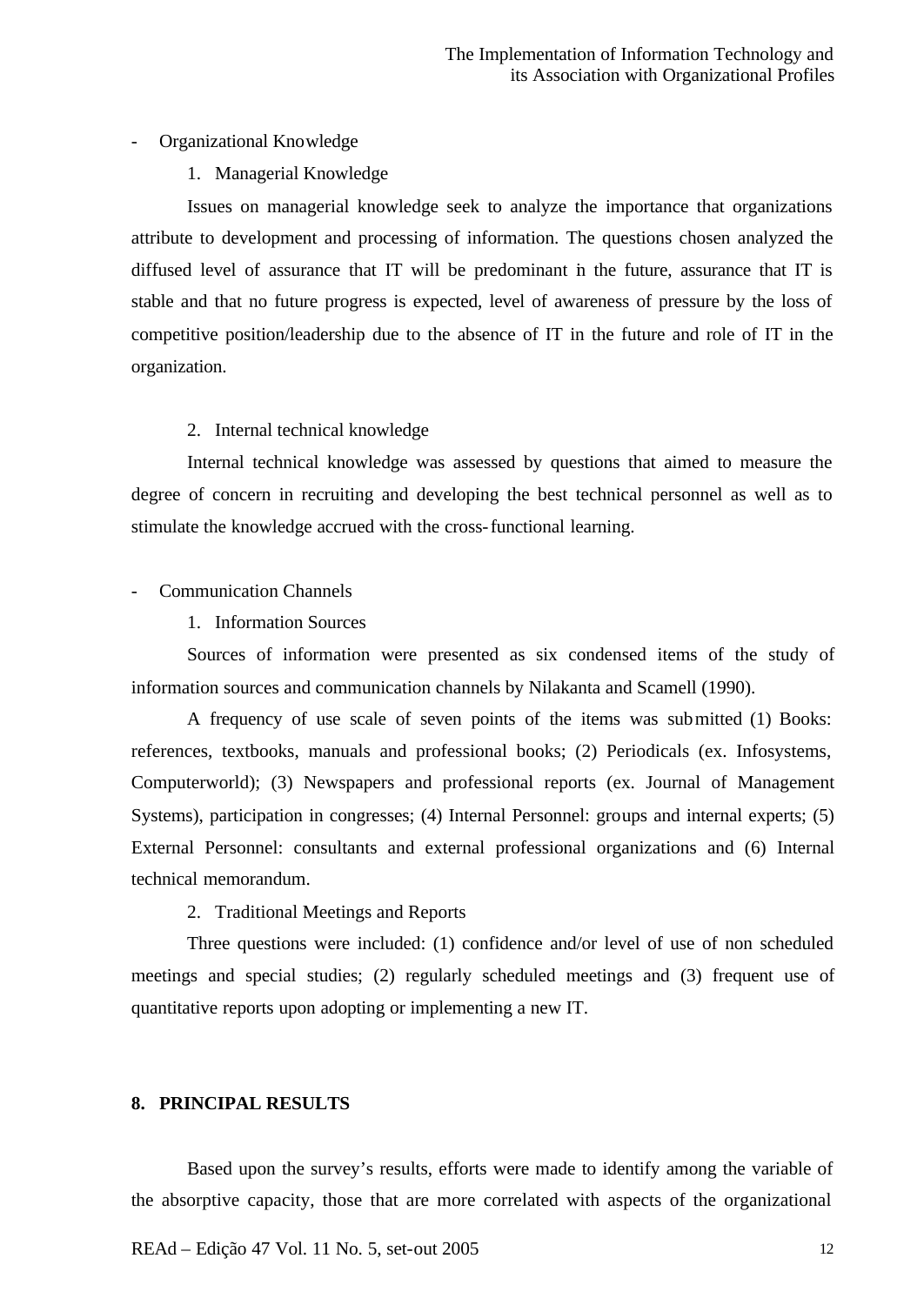culture. Therefore, the techniques used were the Kendall and Spearman Correlations. Variables of the organization's profile, positively related to the variables of absorptive capacity and/or to the aspects of the organizational culture were identified at a second stage. The technique adopted was Chi-Square Analysis.

Focusing on the Organizational Culture and on Managerial Knowledge, the best Kendall's correlation index is highlighted between willingness of the high management to take risks with changes in the organizational structure and in the composition of labor strength with cultural characteristics that emphasize growth by developing new ideas. This suggests that an organizational culture committed to innovations has a greater capacity to implement high impact changes at the level of its technological innovations as well as at that of its personal capabilities and qualifications.

A result that stands out was the negative correlation between the use of IT as a response to competitive market pressures and the persons' willingness to assume high personal risks. This result suggests that the surveyed companies do not yet believe that competitive leaderships and the pressures coming from the market justify the commitment of major efforts and personal risks. The possibility of developing new ideas and innovations may be a greater drive for personal changes than the external pressures.

On the use of meetings and reports one notices a greater frequency in organizations strongly directed to the achievement of tasks and targets and production oriented.

As for the sharing of information, organizations committed with innovation and those characterized by rules and directed towards achievement of targets present a positive correlation with implementation of information technology.

Among the sources/channels of external information only the variable technical memoranda is of important use for the IS area. Noteworthy is the fact that they are most significant for organizations characterized by structures, rules and formal policies and where tasks and achievement of targets are stressed.

Focusing on the Organizational Culture and Managerial Knowledge, the favorable Spearman's correlation between willingness of the high management to take risks and aspects of the culture that in general define organizations that stress innovations, dynamism and are strongly result oriented is enhanced.

Regarding internal technical knowledge, technical training of employees presented a positive correlation with variables of organizational culture that characterize organizations committed with innovations and that have flexible structures, as well as those characterized by rigid structures whose rules and policies are highly formal. This suggests that training is a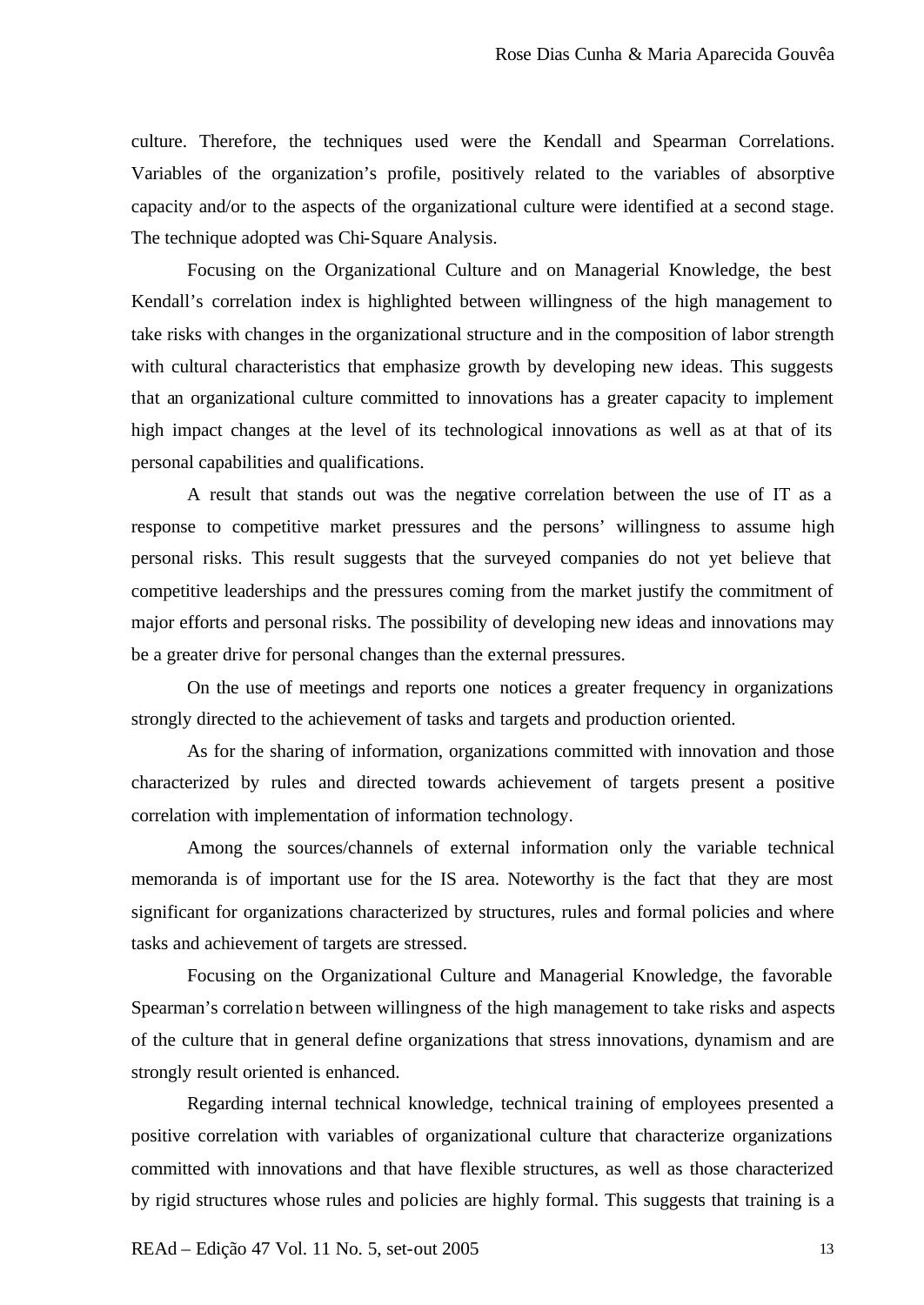necessity viewed as equally relevant by the different types of organizations included in this survey.

Further, it must be noted the negative correlation between confidence in the use of technical specialists at the time of the IS implementation, with the organizations characterized as being dynamic and professionals, by those directed towards production and also by those where the values of loyalty and tradition are found. Therefore, by training, technical knowledge must be transmitted to all levels of employees and not restricted to specialists.

According to the Spearman analysis, the use of reports and quantitative models, correlates positively with the cultures focused on tasks and achievement of targets, a result that agrees with the Kendall technique.

The cross-functional structures are positively correlated with companies characterized by formal cultures, with rigid rules and directed towards tasks and targets.

With regard to the sharing of information, as with the Kendall results, organizations committed with innovation and also those characterized by rules and directed towards the achievement of targets and tasks, have a positive correlation with implementation of information technology.

Further, as presented by the Kendall analysis, among sources/channels of external information, the variable of technical memoranda is that which expresses some importance in the use by the area of IS.

For the performance of the Chi-Square analysis, we used the variables of Absorptive Capacity (Managerial Knowledge, Internal Technical Knowledge, Use of Meetings and Reports and Cross-Functional Structures) that exhibit more expressive correlation with the aspects of Organizational Culture, as well as the aspects of Culture itself. In this way, we sought to understand whether some of the variables in question are related with the characteristics of profile of the organizations, that is to say: number of employees, sector, size and invoicing. For the sector profile, the criterion utilized was grouping of the companies into three major groups: multi-industries (1), consumer goods or transformation companies (2) and services (3). For the size profile, it was used a grouping of the companies in two major types: national companies (1) and multinational/global (2). For the invoicing profile, the utilized criterion was grouping of the different levels of invoicing in two major levels: up to 1 million/year and above 1 million.

The  $H<sub>0</sub>$  hypothesis (according to which variables are not related) was rejected for the following cases:

1. Variable of Absorptive Capacity

REAd – Edição 47 Vol. 11 No. 5, set-out 2005 14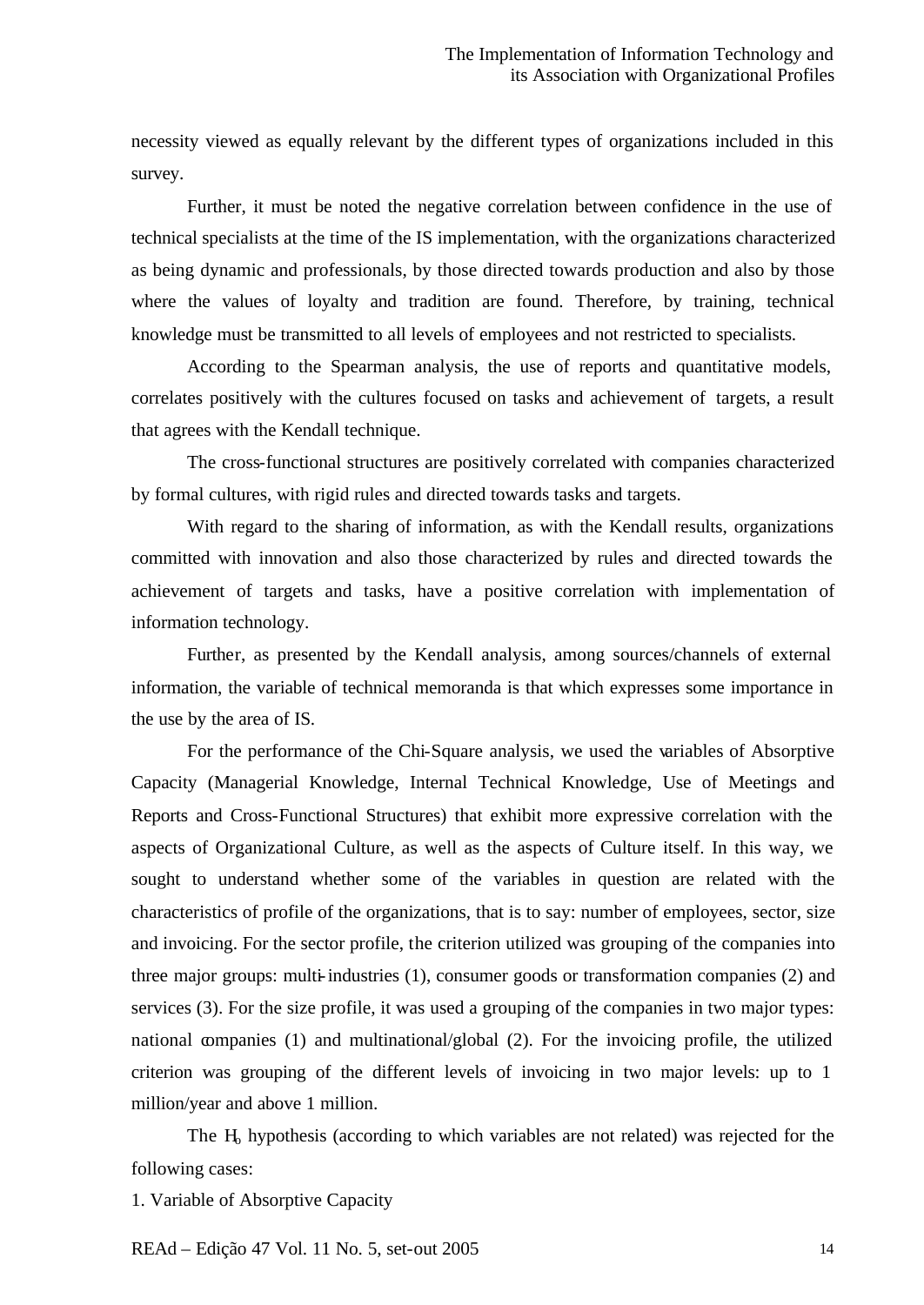• Extensive sharing of IT in all the groups of the organization.

The concern to develop an IT that will be shared at all levels of the organization is related to the number of employees of a company, to the sector of this company and to its size.

• Willingness of the high administration to take risks.

The willingness to take risks by the high administration is related to the number of employees of a company and to its size.

• Frequent use and transmission of models and reports.

Transmission of knowledge through the use of models and quantitative reports is related to the sector in which the company operates and to its size.

# 2. Aspects of Organizational Culture

• Emphasis on growth through development of new ideas.

That was the only variable of Culture that is related to a profile variable. The result shows that the emphasis on innovations is directly related to the size of the company – whether national or multinational.

# **9. FINAL CONSIDERATIONS**

This study enabled the identification of variables that may affect the success of the absorption of IT in an organization.

Evaluation of the importance of these variables is fundamental in the process of IT implementation. Variables referring to the absorptive capacity of IT together with the cultural aspects of the organizations must always be investigated in view of the variables of the companies profile, so that positive impacts can be generated in the assimilation of Information Technology.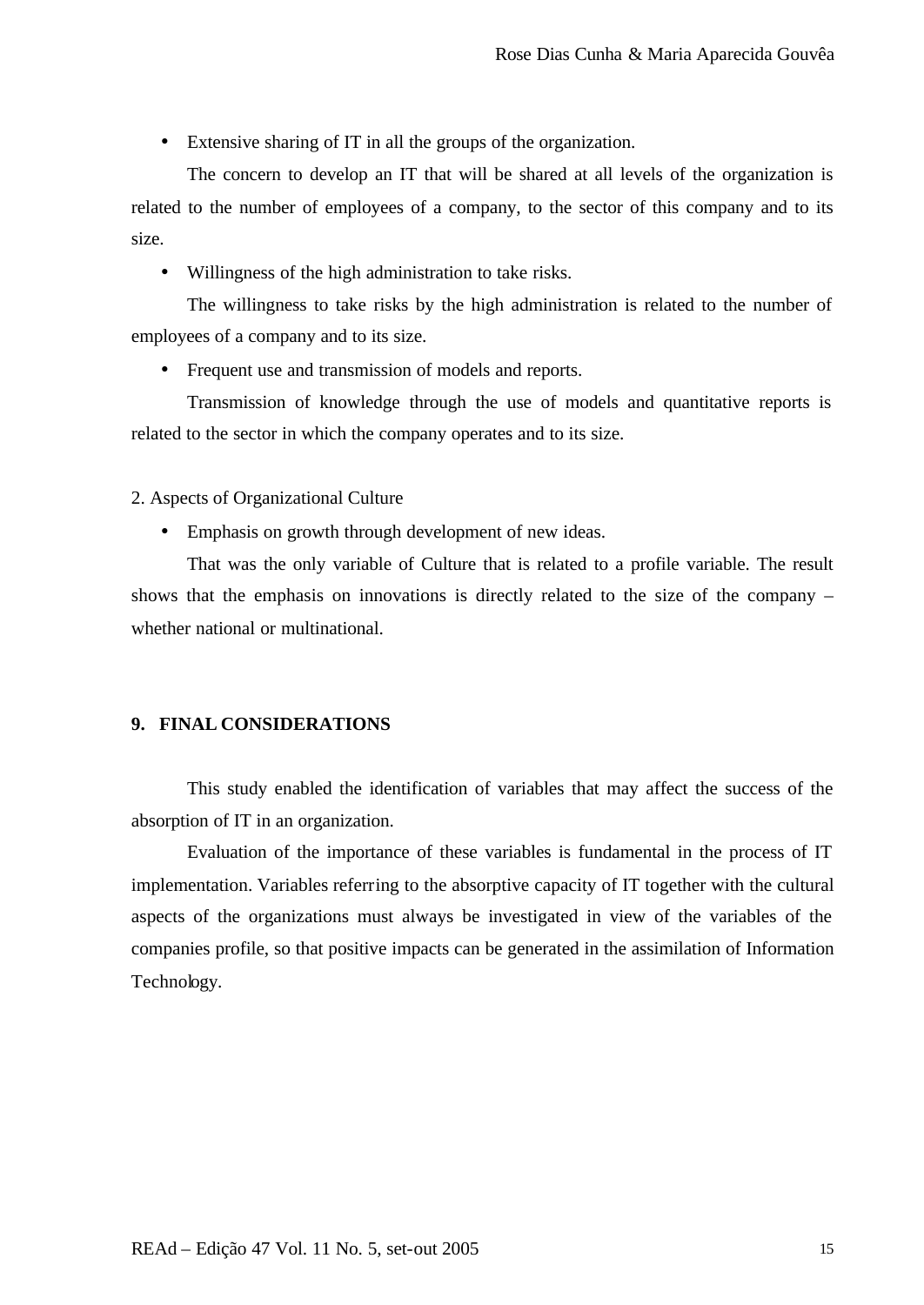#### **REFERENCES**

- ANDREU R, RICART J.E. and VALOR J. The Strategic Dimension of Transactional Information Systems – Some Organizational Implications, *Journal of Information Systems,* 1992.
- AYAS, K. Design for Learning and Innovation, *Long Range Planning*, 29(6), December, 1996, pp. 898-901.
- BERTHOIN, A., DIERKES, M. e HAHNER, K. *Business & Society*, 36(4), December, 1997, pp. 387-407.
- CHAKRABARTI, A. K., FEINERMAN, S. e FUENTEVILLA,W. Characteristics of Sources, Channels, and Contents for Scientific and Technical Information Systems in Industrial R and D, IEEE Trans. *Engineering Management*, EM –30(2), May , 1983, pp. 83-88.
- CHOUDHURY, V e SAMPLER, J.L. Information Specificity and Environmental Scanning: An Economic Perspective. *MIS Quarterly*, 21(1), March, 1997, pp. 25-53.
- COHEN, W. M. e LEVINTHAL, D. A. Absorptive Capacity: A New Perspective of Learning and Innovation. *Administrative Science Quarterly*, 35, March, 1990, pp. 128-152.
- DAFT, R. L. e WEICK, K.E. Toward a Model of Organizations as Interpretation Systems. *Academy of Management Review*, 9(2), 1984, pp. 284-295.
- DAVENPORT, T. H. The New Industrial Engineering: Information Technology and Business Process Redesign . *Sloan Management Review*, Summer, 1993.
- GUHA, S., GROVBER, V, KETTING W.J. e TENG, J.T.C. Business Process Change and Organizational Performance: Exploring an Antecedent Model. *Journal of MIS*, 14(4), Summer, 1997, pp.119-154.
- KING, J. L., GURBAXANI, V., KRAEMER, K. L., MACFARLAN,F.W., RAMAN, K. S., YAP, C.S. Institutional Factors in Information Technology Innovation. *Information Systems Research*, 5(2), June, 1994, pp. 139-169.
- LEVINTHAL, D. *Surviving Schumpeterian Environments*: An Evolutionary Perspective. Evolutionary Dynamics of Organizations. J.A.C. Baum and J.V. Singh (erds.), New York: Oxford University Press, 1994, pp. 195-217.
- MACDONALD, S. Learning to Change : An Information Perspective of Learning in the Organization. *Organization Science*, 6(5), September – October, 1995, pp. 557-568.
- MAHAJAN, V. and PETERSON, R.A. *Models for Innovation Diffusion*. Beverly Hills: Sage Publications, 1985.